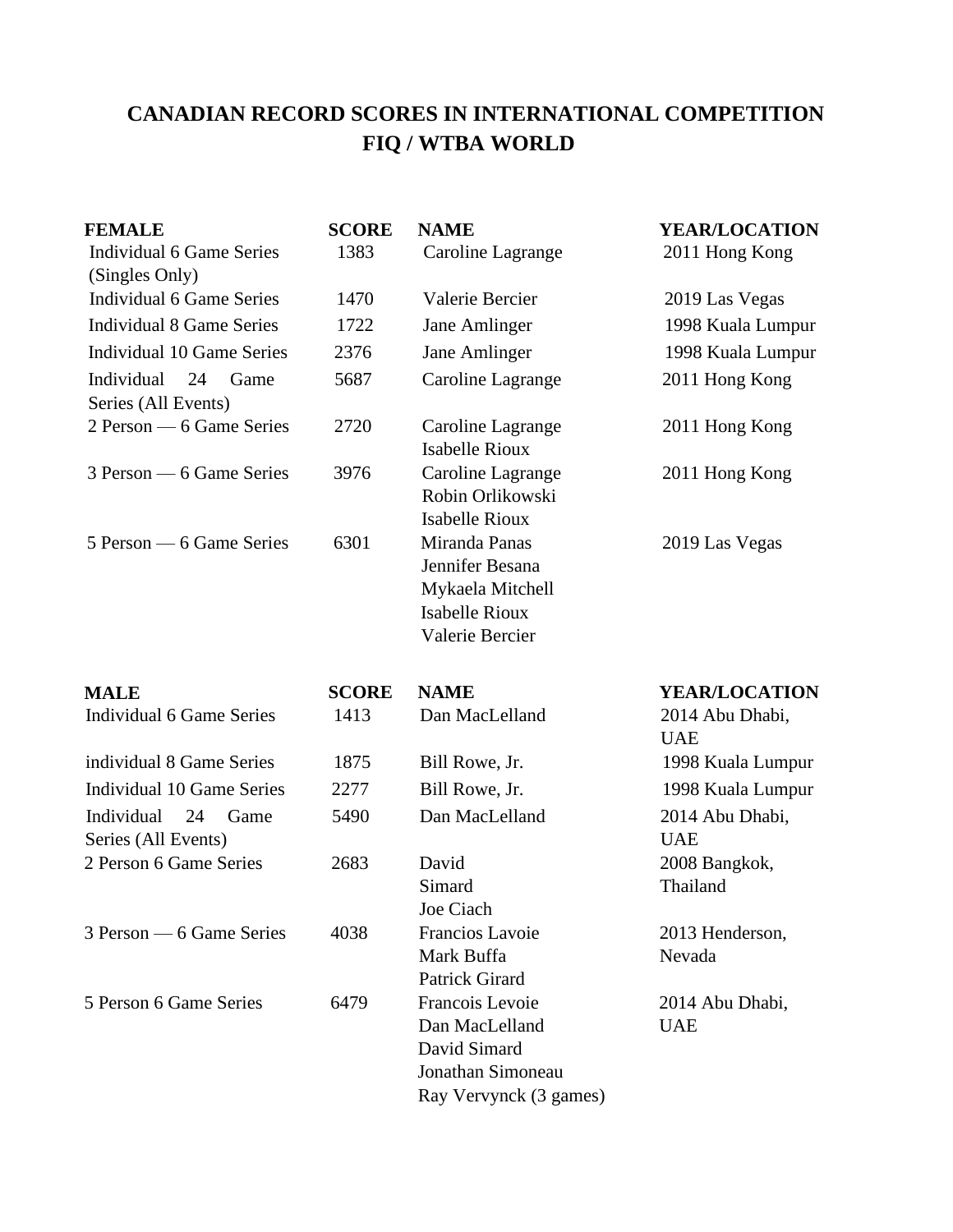# **CANADIAN RECORD SCORES IN INTERNATIONAL COMPETITION FIQ / WTBA WORLD**

Brock Finch (3 games)

| <b>SENIOR FEMALE</b><br><b>Individual 6-Game Series</b><br>(Singles Only) | <b>SCORE</b><br>1262 | <b>NAME</b><br><b>Sharon Tataryn</b>                                                | YEAR/LOCATION<br>2019 Las Vegas |
|---------------------------------------------------------------------------|----------------------|-------------------------------------------------------------------------------------|---------------------------------|
| Individual 18-game Series<br>(All Events)                                 | 3660                 | <b>Sharon Tataryn</b>                                                               | 2019 Las Vegas                  |
| 2-Person – 6-Game Series                                                  | 2358                 | <b>Jill Friis</b><br><b>Sharon Tataryn</b>                                          | 2019 Las Vegas                  |
| $4$ -Person – 6-Game Series                                               | 4789                 | <b>Jill Friis</b><br><b>France Joubert</b><br>Cathy Harvey<br><b>Sharon Tataryn</b> | 2013 Henderson,<br>Nevada, USA  |
| <b>SENIOR MALE</b>                                                        | <b>SCORE</b>         | <b>NAME</b>                                                                         | <b>YEAR/LOCATION</b>            |
| <b>Individual 6-Game Series</b><br>(Singles Only)                         | 1415                 | <b>Todd Sim</b>                                                                     | 2015 Las Vegas,<br>Nevada, USA  |
| Individual 24-game Series<br>(All Events)                                 | 3922                 | John Chapman                                                                        | 2015 Las Vegas,<br>Nevada, USA  |
| 2-Person 6-Game Series                                                    | 2515                 | <b>Jack Brace</b><br>Ray Vervynck                                                   | 2013 Henderson,<br>Nevada, USA  |
| 4-Person 6-Game Series                                                    | 4841                 | <b>Conn Casey</b><br>Joe Ciach<br>Ray Vervynck<br><b>Michael Snow</b>               | 2019 Las Vegas                  |
| <b>YOUTH FEMALE</b>                                                       | <b>SCORE</b>         | <b>NAME</b>                                                                         | <b>YEAR/LOCATION</b>            |
| <b>Individual 6-Game Series</b><br>(Singles Only)                         | 1230                 | Mykaela Mitchell                                                                    | 2016 Lincoln,<br>Nebraska, USA  |
|                                                                           | 3603                 | Jennifer Besana                                                                     | 2008 Orlando,                   |
| Individual 18-game Series                                                 |                      |                                                                                     | Florida, USA                    |
| 2-Person 6-Game Series                                                    | 2350                 | Jennifer Besana<br>Alyssa Cicconi                                                   | 2008 Orlando,<br>Florida, USA   |
| 4-Person 6-Game Series                                                    | 4756                 | Jennifer Besana<br>Alyssa Cicconi<br>Kodee Pilling<br>Jo-Anne Sanesac               | 2008 Orlando,<br>Florida, USA   |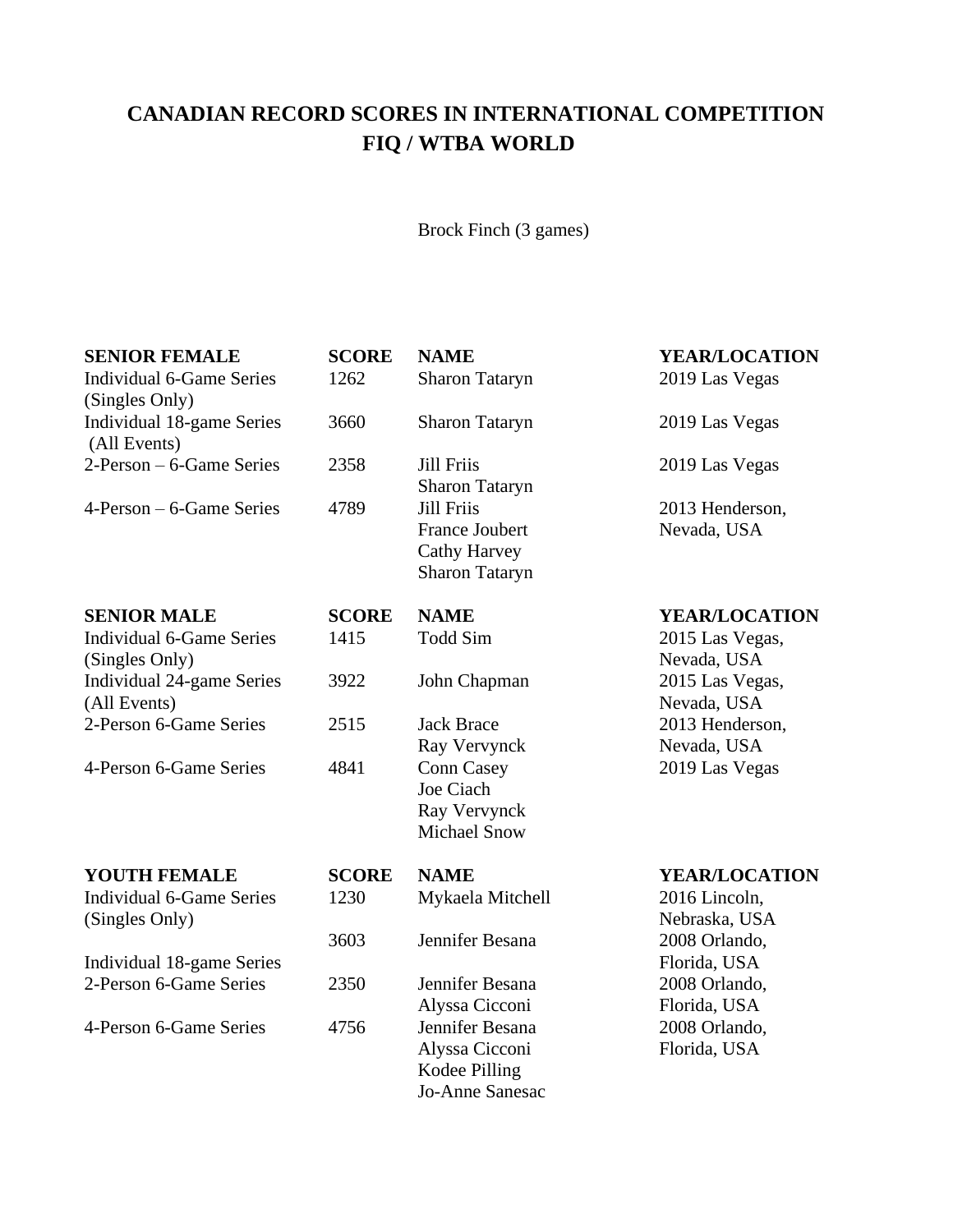## **CANADIAN RECORD SCORES IN INTERNATIONAL COMPETITION FIQ / WTBA WORLD**

| YOUTH MALE                | <b>SCORE</b> | <b>NAME</b>            | <b>YEAR/LOCATION</b> |
|---------------------------|--------------|------------------------|----------------------|
| <b>Individual Game</b>    | 299          | <b>Raymond Lussier</b> | 2008 Orlando,        |
|                           |              |                        | Florida, USA         |
| Individual 6-Game Series  | 1369         | Francois Lavoie        | 2010 Helsinki,       |
| (Singles Only)            |              |                        | Finland              |
|                           | 3851         | Dan MacLelland         | 2006 Berlin,         |
| Individual 18-game Series |              |                        | Germany              |
| 2-Person 6-Game Series    | 2605         | Daniel Skitt           | 2006 Berlin,         |
|                           |              | Dan MacLelland         | Germany              |
| 4-Person 6-Game Series    | 5089         | Dylin Hunter           | 2016 Lincoln,        |
|                           |              | Mitch Hupé             | Nebraska, USA        |
|                           |              | Jordan Klassen         |                      |
|                           |              | Nathan Ruest-Lajoie    |                      |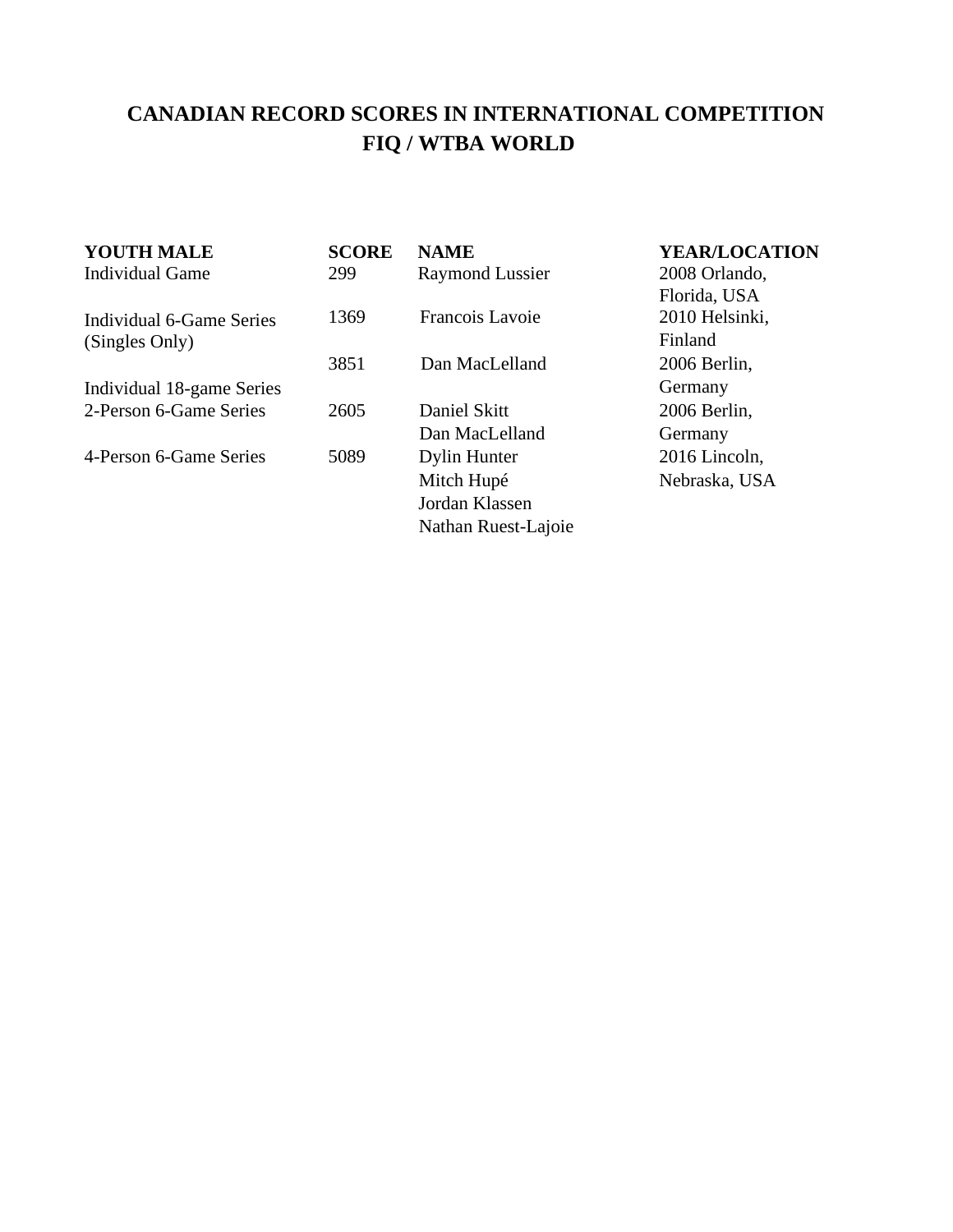| <b>FEMALE</b>                                                            | <b>SCORE</b>         | <b>NAME</b>                     | <b>YEAR/LOCATION</b>                      |
|--------------------------------------------------------------------------|----------------------|---------------------------------|-------------------------------------------|
| <b>Individual 6 Game Series</b><br>(Singles Only)                        | 1362                 | Jennifer Park                   | 2008 Santiago, Chile                      |
|                                                                          |                      | Caroline Lagrange               | 2010 Las Vegas,                           |
| Individual 24 Game Series                                                | 5151                 |                                 | Nevada, USA                               |
| 2 Person 6 Game Series                                                   | 2647                 | Samantha How                    | 2012 Las Vegas,                           |
|                                                                          |                      | Caroline Lagrange               | Nevada, USA                               |
| 3 Person 6 Game Series                                                   | 3917                 | Felicia Wong                    | 2010 Las Vegas,                           |
|                                                                          |                      | Caroline                        | Nevada, USA                               |
|                                                                          |                      | Lagrange                        |                                           |
|                                                                          |                      | <b>Isabelle Rioux</b>           |                                           |
| 5 Person — 6 Game Series                                                 | 6301                 | Valerie Calberry                | 2014 Cali,                                |
|                                                                          |                      | Lynne Gauthier                  | Columbia                                  |
|                                                                          |                      | Samantha How                    |                                           |
|                                                                          |                      | Miranda Panas                   |                                           |
|                                                                          |                      | <b>Isabelle Rioux</b>           |                                           |
| <b>MALE</b>                                                              | <b>SCORE</b>         | <b>NAME</b>                     | <b>YEAR/LOCATION</b>                      |
| <b>Individual 6 Game Series</b>                                          | 1493                 | Francois Lavoie                 | 2019                                      |
| (Singles Only)                                                           |                      |                                 | Lima, Peru                                |
| <b>Individual 24 Game Series</b>                                         | 5644                 | Zachary Wilkins                 | 2016                                      |
|                                                                          |                      |                                 | Cali, Colombia                            |
| 2 Person 6 Game Series                                                   | 2766                 | Mitch Hupé                      | 2019                                      |
|                                                                          |                      | Zachary Wilkins                 | Lima, Peru                                |
| 3 Person 6 Game Series                                                   | 4255                 | Mitch Hupé                      | 2016                                      |
|                                                                          |                      | Francois Lavoie                 | Cali, Colombia                            |
|                                                                          |                      | Zachary Wilkins                 |                                           |
| 5 Person — 6 Game Series                                                 | 6778                 | Mitch Hupé                      | 2016                                      |
|                                                                          |                      | <b>Travis Cauley</b>            | Cali, Colombia                            |
|                                                                          |                      | Francois Lavoie                 |                                           |
|                                                                          |                      | David Simard                    |                                           |
|                                                                          |                      | Zachary Wilkins                 |                                           |
|                                                                          |                      |                                 |                                           |
|                                                                          |                      |                                 |                                           |
|                                                                          |                      |                                 | Panama                                    |
| <b>YOUTH FEMALE</b><br><b>Individual 6 Game Series</b><br>(Singles Only) | <b>SCORE</b><br>1233 | <b>NAME</b><br>Leigha Carnevale | <b>YEAR/LOCATION</b><br>2015 Panama City, |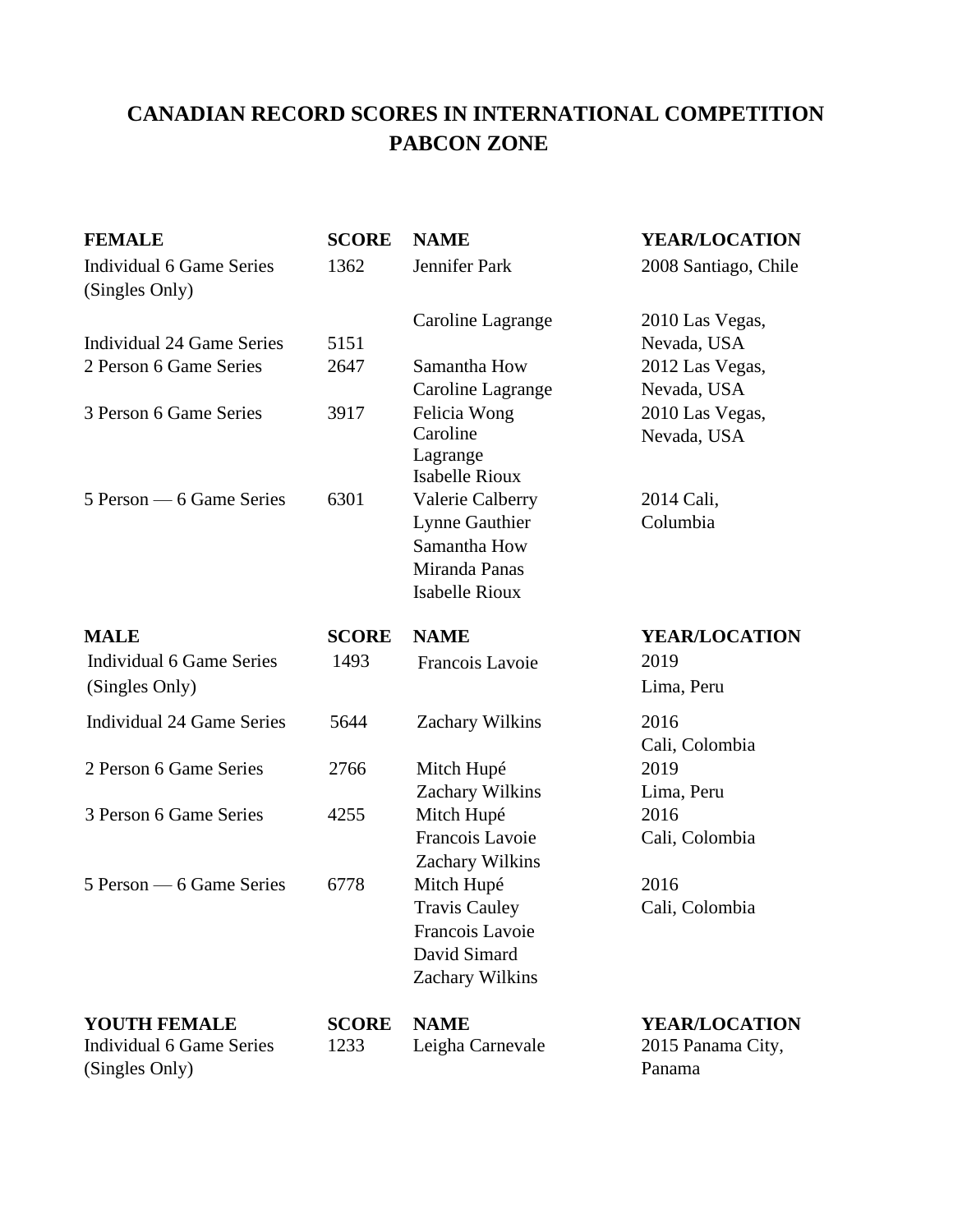| <b>Individual 18 Game Series</b><br>(All Events before 2008) | 3626         | Felicia Wong             | 2006 Puebla, Mexico  |
|--------------------------------------------------------------|--------------|--------------------------|----------------------|
| <b>Individual 24 Game Series</b>                             | 4966         | Mykaela Mitchell         | 2015 Panama City,    |
| (All Events after 2008)                                      |              |                          | Panama               |
| 2 Person - 6 Game Series                                     | 2516         | Leigha Carnevale         | 2015 Panama City,    |
|                                                              |              | Mykaela Mitchell         | Panama               |
| 3 Person 6 Game Series                                       | 3579         | Leigha Carnevale         | 2015 Panama City,    |
|                                                              |              | Mvkaela Mitchell         | Panama               |
|                                                              |              | <b>Stephanie Adams</b>   |                      |
| 4 Person 6 Game Series                                       | 4784         | Pamela Beaudin           | 2009 Bogata,         |
|                                                              |              | Kodee Pilling            | Colombia             |
|                                                              |              | Valerie Caiberry         |                      |
|                                                              |              | <b>Rosalie Hiscock</b>   |                      |
| <b>YOUTH MALE</b>                                            | <b>SCORE</b> | <b>NAME</b>              | <b>YEAR/LOCATION</b> |
| <b>Individual 6 Game Series</b>                              | 1396         | <b>Cedrick Ruest</b>     | 2015 Panama City,    |
| (Singles Only)                                               |              |                          | Panama               |
| <b>Individual 18 Game Series</b>                             | 2501         | Steven Uchikata          | 2006 Puebla, Mexico  |
| (All Events before 2008)                                     |              |                          |                      |
| <b>Indiv 24 Game Series</b>                                  | 5174         | Mitch Hupé               | 2015 Panama City,    |
| (All Events after 2008)                                      |              |                          | Panama               |
| 2 Person — 6 Game Series                                     | 2683         | <b>Josh Brant-Parkin</b> | 2015 Panama City,    |
|                                                              |              | <b>Sean Coutts</b>       | Panama               |
| 3 Person — 6 Game Series                                     | 3765         | Mitch Hupé               | 2015 Panama City,    |
|                                                              |              | <b>Cedrick Ruest</b>     | Panama               |
|                                                              |              | <b>Sean Coutts</b>       |                      |
| 4 Person 6 Game Series                                       | 5103         | Mitch Hupé               | 2015 Panama City,    |
|                                                              |              | <b>Cedrick Ruest</b>     | Panama               |
|                                                              |              | <b>Josh Brant-Parkin</b> |                      |
|                                                              |              | <b>Sean Coutts</b>       |                      |
| <b>SENIOR FEMALE</b>                                         | <b>SCORE</b> | <b>NAME</b>              | <b>YEAR/LOCATION</b> |
| Individual 6 Game                                            | 1248         | <b>Jill Friis</b>        | 2018 Calgary, AB,    |
| Series (Singles Only)                                        |              |                          | Canada               |
| <b>Individual 24 Game</b>                                    | 4854         | <b>Jill Friis</b>        | 2018 Calgary, AB,    |
| Series (All Events)                                          |              |                          | Canada               |
| 2 Person 6 Game Series                                       | 2385         | <b>Jill Friis</b>        | 2018 Calgary, AB,    |
|                                                              |              | Deb Lee                  | Canada               |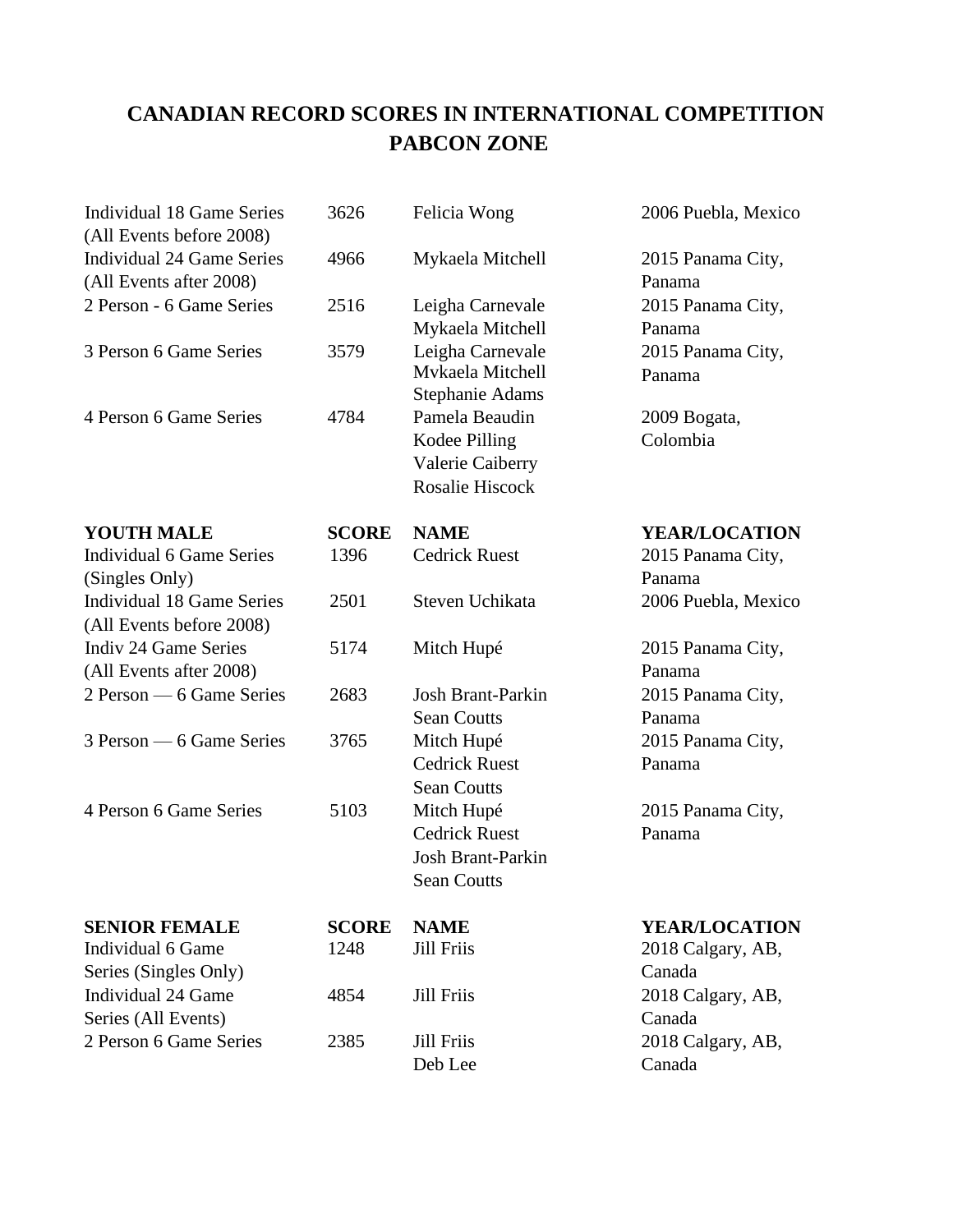| 3 Person — 6 Game Series                                                        | 3319                 | <b>Jill Friis</b><br><b>Susan Grande</b><br>Deb Lee               | 2018 Calgary, AB,<br>Canada                  |
|---------------------------------------------------------------------------------|----------------------|-------------------------------------------------------------------|----------------------------------------------|
| 4 Person — 6 Game Series                                                        | 4418                 | Deb Lee<br><b>Jill Friis</b><br><b>Susan Grande</b><br>Julie Ryan | 2018 Calgary, AB,<br>Canada                  |
| <b>SENIOR MALE</b>                                                              | <b>SCORE</b>         | <b>NAME</b>                                                       | <b>YEAR/LOCATION</b>                         |
| <b>Individual 6 Game Series</b><br>(Singles Only)                               | 1389                 | Joe Ciach                                                         | 2018 Calgary, AB,<br>Canada                  |
| <b>Individual 24 Game</b><br>Series (All Events)                                | 5347                 | Joe Ciach                                                         | 2018 Calgary, AB,<br>Canada                  |
| 2 Person 6 Game Series                                                          | 2738                 | Joe Ciach<br>John Chapman                                         | 2016 Santo<br>Domingo, DR                    |
| 3 Person 1 Game                                                                 | 815                  | Joe Ciach<br>John Chapman<br>Ray Vervynck                         | 2018 Calgary, AB,<br>Canada                  |
| 3 Person 6 Game Series                                                          | 4070                 | Joe Ciach<br>John Chapman<br>Ray Vervynck                         | 2018 Calgary, AB,<br>Canada                  |
| 4 Person 6 Game Series                                                          | 5217                 | Joe Ciach<br>John Chapman<br>Doug Schatz<br>Ray Vervynck          | 2018 Calgary, AB,<br>Canada                  |
| <b>SUPER-SENIOR FEMALE</b><br><b>Individual 6 Game Series</b><br>(Singles Only) | <b>SCORE</b><br>992  | <b>NAME</b><br>Deb Linington                                      | YEAR/LOCATION<br>2018 Calgary, AB,<br>Canada |
| Individual 24 Game Series (All 4282<br>Events)                                  |                      | Lauraine Fast                                                     | 2018 Calgary, AB,<br>Canada                  |
| 2 Person 6 Game Series                                                          | 2191                 | Deb Linington<br><b>Lauraine Fast</b>                             | 2018 Calgary, AB,<br>Canada                  |
| <b>SUPER-SENIOR MALE</b><br><b>Individual 6 Game Series</b><br>(Singles Only)   | <b>SCORE</b><br>1306 | <b>NAME</b><br><b>Jack Guay</b>                                   | YEAR/LOCATION<br>2018 Calgary, AB,<br>Canada |
| Individual 24 Game Series (All 5043<br>Events)                                  |                      | <b>Jack Brace</b>                                                 | 201 6 Santo<br>Domingo, DR                   |